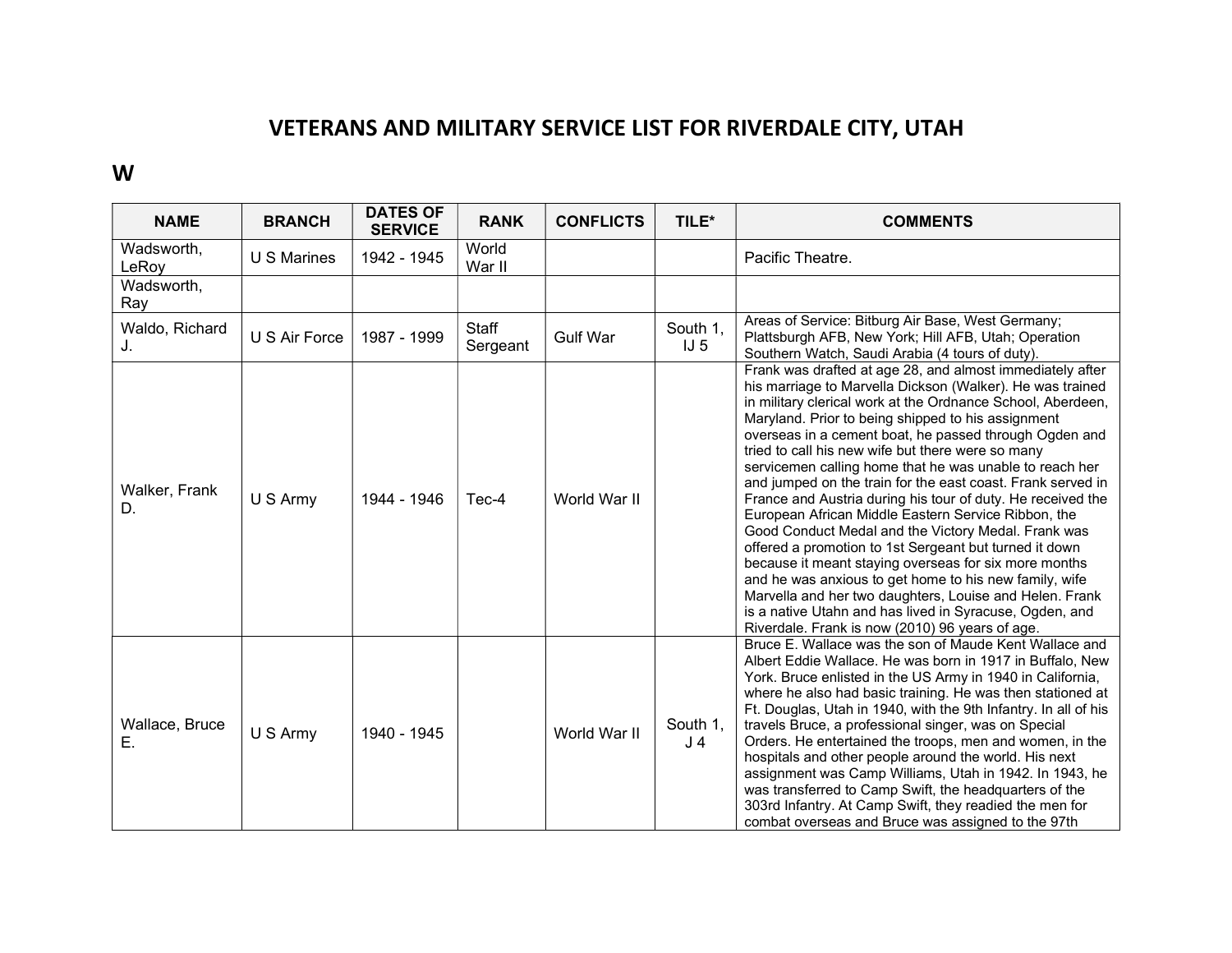|                       |                                          |             |                   |                                                        | Infantry Division. The 97th then traveled to California for<br>amphibious training.<br>In 1945, they traveled across the US to New York, where<br>they embarked on the USS Monticello for Le Have, France.<br>They landed on 3 March 1945 and then marched across<br>France, Belgium, Netherlands, and into Germany. From<br>Germany, they marched into Czechoslovakia, it was here<br>that the War with Germany ended. The 97th was then sent<br>back to Le Have, France to board ships bound for the<br>USA.<br>Bruce was granted a 30 day leave and then he reported to<br>Seattle for embarkation on the USAT Etlin. The war with<br>Japan was rumored to have ended, but the 97th then<br>traveled to Hawaii, Saipan Island, Iwo Jima and finally<br>debarked at Yokohama, Japan. Bruce was in Japan for<br>several months and then returned to the USA where he<br>was discharged.<br>Bruce and Rella, his lovely bride of 66 years, have been<br>residents of Riverdale since 1969. |
|-----------------------|------------------------------------------|-------------|-------------------|--------------------------------------------------------|--------------------------------------------------------------------------------------------------------------------------------------------------------------------------------------------------------------------------------------------------------------------------------------------------------------------------------------------------------------------------------------------------------------------------------------------------------------------------------------------------------------------------------------------------------------------------------------------------------------------------------------------------------------------------------------------------------------------------------------------------------------------------------------------------------------------------------------------------------------------------------------------------------------------------------------------------------------------------------------------|
| Wallis, David L.      | U S Air<br>Force,<br>U S Army<br>Reserve | 1978 - 2001 | Staff<br>Sergeant | Libya,<br>Guatemala,<br>Panama,<br><b>Desert Storm</b> | Served 12 years active duty in the USAF and 11 years in<br>USAR. Received various awards and ribbons.                                                                                                                                                                                                                                                                                                                                                                                                                                                                                                                                                                                                                                                                                                                                                                                                                                                                                      |
| Ware, Douglas<br>S.   | U S Army                                 | 1999 -      | $E-6$             |                                                        | Douglas is an asset to the Army National Guard and<br>he is admired by all of his fellow soldiers for the<br>sacrifices he has made and all of his many<br>accomplishments. You can always count on Doug for<br>anything and know that he truly cares for our Country<br>and great Nation. In peace time or war Doug<br>continues to amaze his peers and especially his<br>family.                                                                                                                                                                                                                                                                                                                                                                                                                                                                                                                                                                                                         |
| Warren, Robert        | U S Army                                 | 1991 - 1999 | Spc               |                                                        | <b>Utah Army National Guard</b>                                                                                                                                                                                                                                                                                                                                                                                                                                                                                                                                                                                                                                                                                                                                                                                                                                                                                                                                                            |
| Watkins, Jerald<br>D. | U S Air Force                            | 1953 - 1957 | Staff Sgt.        |                                                        | Jet Engine Testing, California, Chanute AFB Illinois,<br>Portland, Oregon, Fairbanks, Alaska.                                                                                                                                                                                                                                                                                                                                                                                                                                                                                                                                                                                                                                                                                                                                                                                                                                                                                              |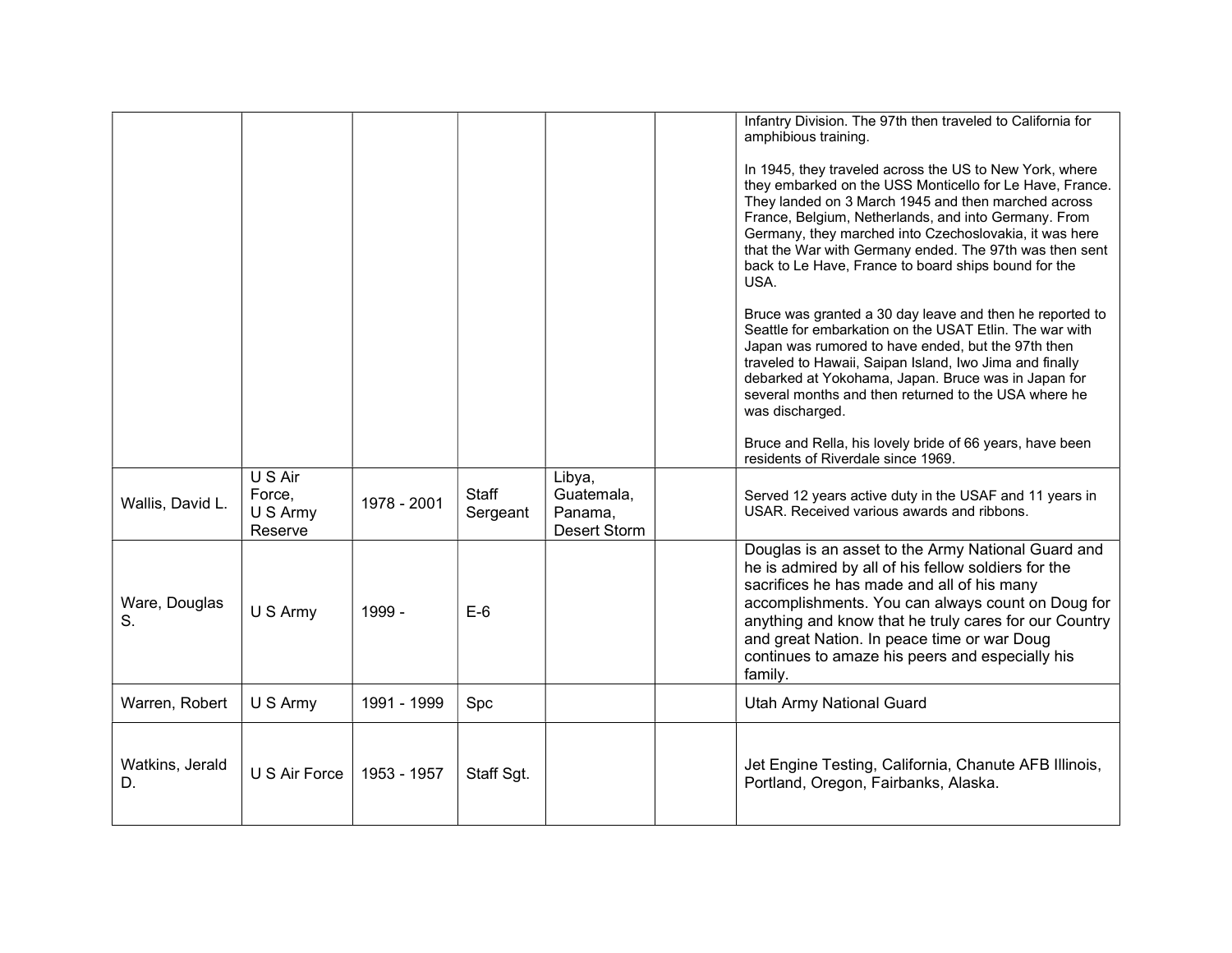| <b>NAME</b>                       | <b>BRANCH</b>              | <b>DATES OF</b><br><b>SERVICE</b> | <b>RANK</b>                  | <b>CONFLICTS</b>           | TILE*                       | <b>COMMENTS</b>                                                                                                                 |
|-----------------------------------|----------------------------|-----------------------------------|------------------------------|----------------------------|-----------------------------|---------------------------------------------------------------------------------------------------------------------------------|
| Weaver, William<br>"Bill" Gilbert | U S Army,<br>U S Air Force |                                   |                              | World War II<br>and Korea  |                             |                                                                                                                                 |
| Welch, Rick E.                    | <b>U S Marines</b>         | $2004 -$                          |                              | Iraq,<br>Afghanistan       |                             | Served in California and North Carolina.                                                                                        |
| Westover,<br>Hayden L.            | U S Army                   | 1953 - 1956                       | Sgt.                         | Korean War                 |                             | 82nd Airborne.                                                                                                                  |
| Wheelwright,<br>Glen              |                            |                                   |                              |                            |                             |                                                                                                                                 |
| White, Guy L.                     | U S Navy                   | 1928 - 1948                       | Chief<br>Petty<br>Officer    | World War II               |                             | Came from a line of Navy people - his grandfather in<br>England, his father in the U S Navy and his brother in<br>the U S Navy. |
| White, Robert J.                  | U S Army                   | 1945                              | <b>Staff</b><br>Sergeant     | World War II               | South 1,<br>A8              | Served in the 102d Infantry Regiment. Received the<br>World War II Victory Medal and Asiatic Pacific<br>Campaign Medal.         |
| Whitfield, Allen<br>D.            | U S Air Force              | 1980 - 1983                       |                              |                            |                             |                                                                                                                                 |
| Whitley, George<br>Η.             | U S Air Force              | 1957 - 1978                       | Capt.                        | Vietnam -<br>Pacific       | South 1,<br>AB <sub>4</sub> |                                                                                                                                 |
| Whittier, Brooks<br>W.            | U S Army,<br>U S Air Force | 1942 - 1945                       | 2LT                          |                            | South 1,<br>KL <sub>7</sub> | Twin engine pilot instructor.                                                                                                   |
| Wilbert, David<br>Е.              | U S Air Force              | 1954 - 1958                       | Airman<br>First<br>Class     | Korean War                 | South 1,<br><b>B</b> 10     | Stationed in Hickam AFB in HA and Travis AFB, CA.                                                                               |
| Wilcoxon, S. D.                   | U S Army                   | 1952 - 1960                       | <b>CSP</b>                   | Korea                      | North 1,<br>D <sub>6</sub>  |                                                                                                                                 |
| Wille, Jr., Kevin<br>F.           | U S Air Force              | 1993 - 1996                       | $E-4$                        |                            |                             | Disabled Veteran, injured while on duty serving in the<br>Army Reserve in August 2003.                                          |
| Williamson,<br>LaMar D.           | U S Air Force              | 1951 - 1955                       | Senior<br>Master<br>Sergeant | Korean War,<br>Vietnam War | South 1,<br><b>DE 11</b>    | Served in and worked for Air Force Reserve from<br>Dec 1957 - Sept 1991 - a total of 38 years.                                  |
| Wilson, Sr,<br>Ernest F.          | U S Navy                   |                                   |                              |                            |                             | Joined the 145 National Guard Calvary at age 15 to<br>be with the horses.                                                       |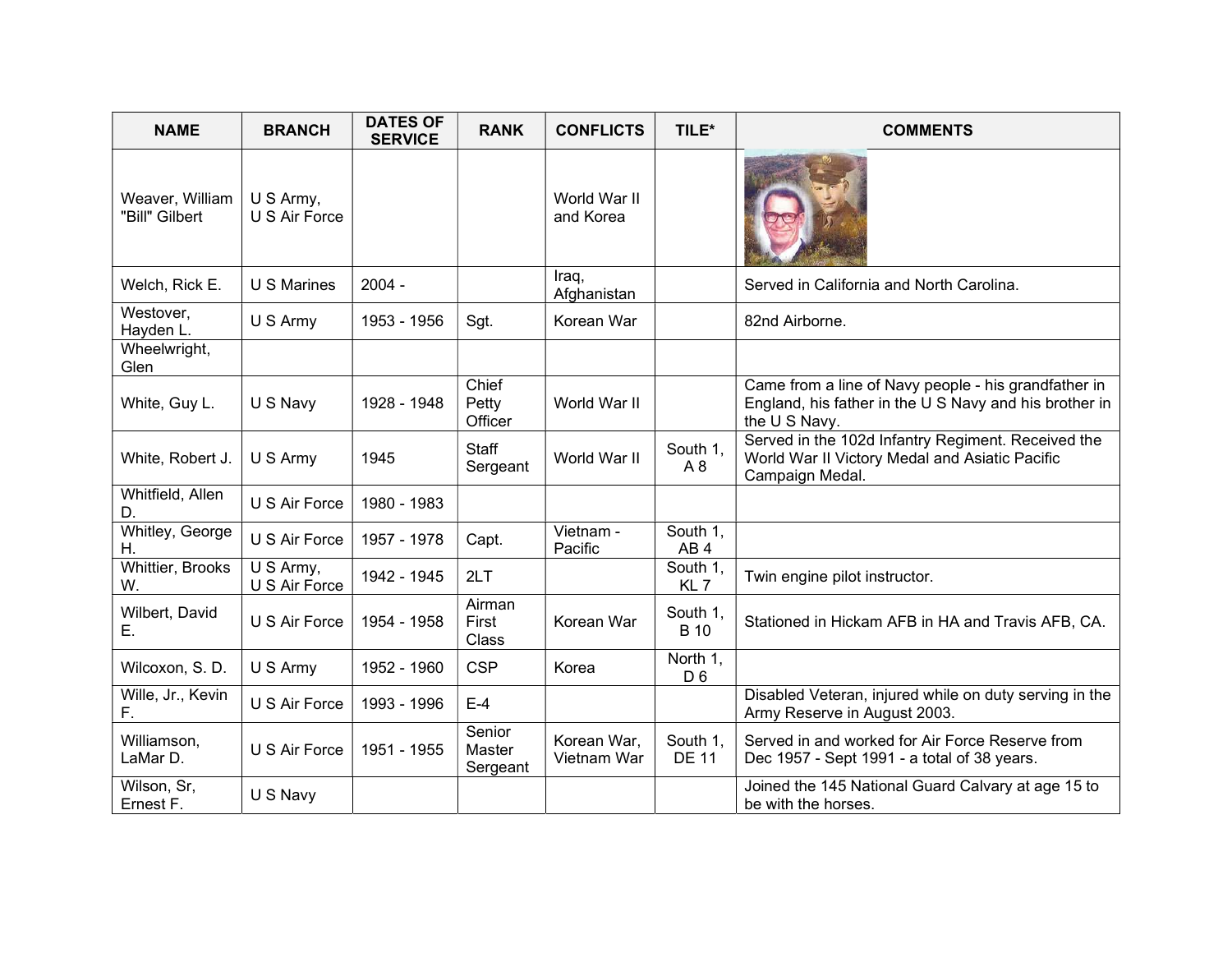| <b>NAME</b>                 | <b>BRANCH</b> | <b>DATES OF</b><br><b>SERVICE</b> | <b>RANK</b>         | <b>CONFLICTS</b> | TILE*                      | <b>COMMENTS</b>                                                                                                                                                                                                                                                                                                                                                                                                                                                                                                                                                                                                                                                                                                                                                                                                                                                                                                                                                                                                                                                                                                                                                                                                         |
|-----------------------------|---------------|-----------------------------------|---------------------|------------------|----------------------------|-------------------------------------------------------------------------------------------------------------------------------------------------------------------------------------------------------------------------------------------------------------------------------------------------------------------------------------------------------------------------------------------------------------------------------------------------------------------------------------------------------------------------------------------------------------------------------------------------------------------------------------------------------------------------------------------------------------------------------------------------------------------------------------------------------------------------------------------------------------------------------------------------------------------------------------------------------------------------------------------------------------------------------------------------------------------------------------------------------------------------------------------------------------------------------------------------------------------------|
| Wilson, Henry<br>J.         | U S Air Force | 1956 - 1962                       |                     |                  |                            |                                                                                                                                                                                                                                                                                                                                                                                                                                                                                                                                                                                                                                                                                                                                                                                                                                                                                                                                                                                                                                                                                                                                                                                                                         |
| Wilson, Marie<br>M. Sanchez | U S Navy      | 1960 - 1962                       | JOSN/E-3            |                  | South 1,<br><b>EF 12</b>   | I'll never forget the years I served in<br>the Navy, especially my "boot camp"<br>period at the Naval Training Center<br>at Bainbridge MD. I remember how<br>excited I was, along with the other<br>WAVES, when we were allowed a<br>rest and relaxation day in<br>Washington DC. That was the first<br>time we were allowed to wear our<br>Navy blues and as I looked in the mirror at myself in<br>my uniform, I had an enormous feeling of pride that<br>stayed with me throughout my Navy days and my<br>life. That day in Washington DC. I saluted everyone I<br>came across who was in a military uniform<br>regardless of rank. After "boot camp," I was assigned<br>to the U. S. Naval Training Center at Great Lakes, IL,<br>where I learned what it takes to become a journalist.<br>As A journalist, I was assigned to the Fleet Home<br>Town News Center at Great Lakes where I worked<br>among many sailors and marines who wrote news<br>articles about the men and women in our military<br>who served throughout the world. The training I<br>received in the Navy helped me immensely<br>throughout my 31 years in Civil Service where I<br>again worked proudly with members of the U.S.<br>Military. |
| Wintle, George              | U S Air Force | 1955 - 1976                       | <b>SMSGT</b>        | Vietnam          |                            |                                                                                                                                                                                                                                                                                                                                                                                                                                                                                                                                                                                                                                                                                                                                                                                                                                                                                                                                                                                                                                                                                                                                                                                                                         |
| Wiseman,<br>Bradley J.      | U S Air Force | 1986 - 1992                       |                     | Desert Storm     | North 1,<br><b>KL 13</b>   | <b>Munitions</b>                                                                                                                                                                                                                                                                                                                                                                                                                                                                                                                                                                                                                                                                                                                                                                                                                                                                                                                                                                                                                                                                                                                                                                                                        |
| Wiseman,<br>Claude A.       | U S Air Force | 1951 - 1972                       |                     |                  | North 1,<br><b>KL 13</b>   | Thailand. Explosive Ordinance disposal.                                                                                                                                                                                                                                                                                                                                                                                                                                                                                                                                                                                                                                                                                                                                                                                                                                                                                                                                                                                                                                                                                                                                                                                 |
| Woodward, Gail<br>R.        | U S Navy      | 1944 - 1946                       | Seaman<br>1st Class | World War II     | South 1,<br>H <sub>6</sub> | Pacific Theatre, Sipan, Tinian, Guam, and Roto.                                                                                                                                                                                                                                                                                                                                                                                                                                                                                                                                                                                                                                                                                                                                                                                                                                                                                                                                                                                                                                                                                                                                                                         |
| Woolsey,<br>Robert 'Bob' S. | U S Army      |                                   |                     |                  | South 1,<br><b>KL 14</b>   | Reserve                                                                                                                                                                                                                                                                                                                                                                                                                                                                                                                                                                                                                                                                                                                                                                                                                                                                                                                                                                                                                                                                                                                                                                                                                 |